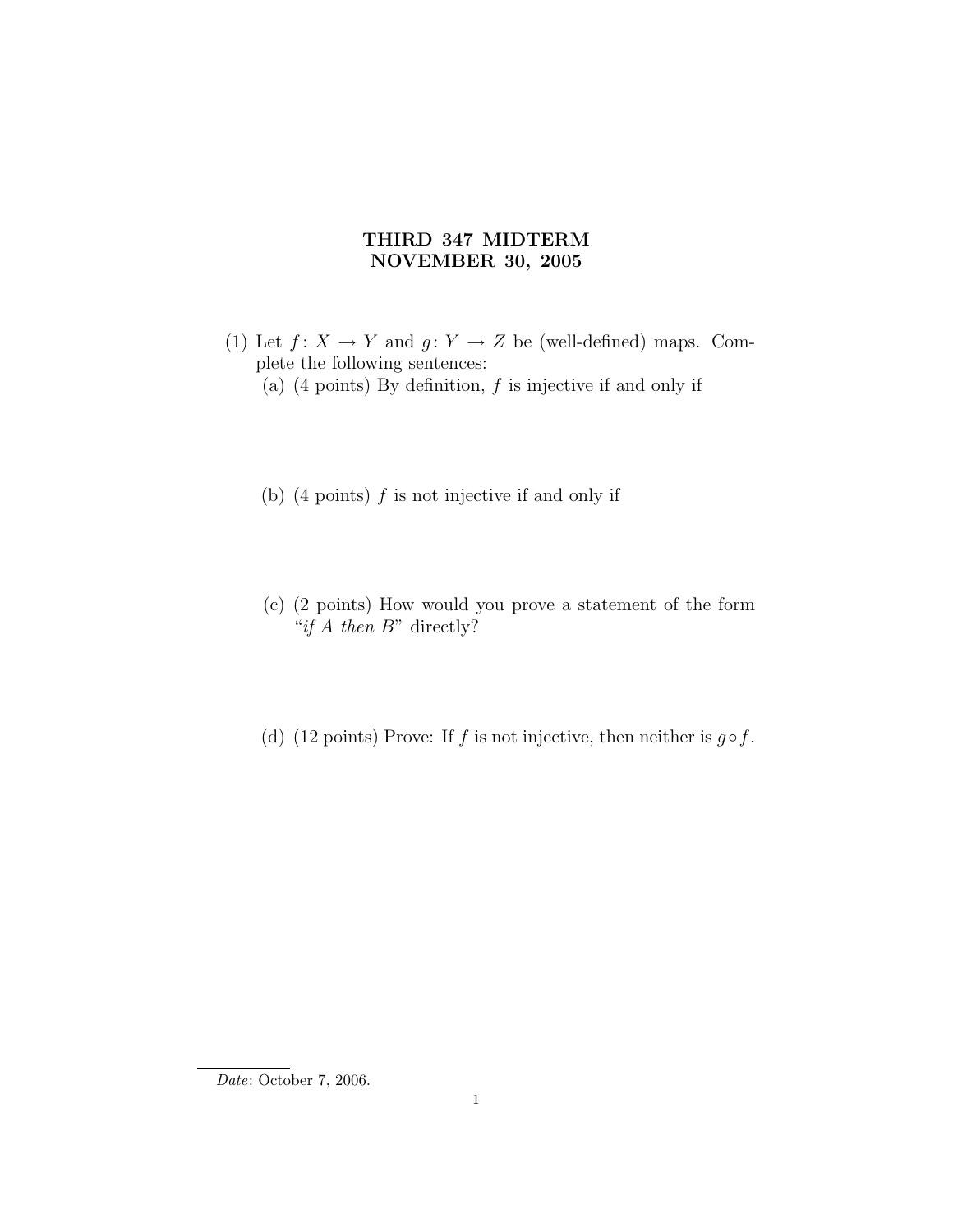(2) Let X be a set, and let P and Q be properties that elements of X could have. We write  $P(x)$  for "x has the property P", and  $Q(x)$  for "x has the property Q". Consider the sets

$$
Y := \{ y \in X \mid P(y) \}
$$

and

$$
Z := \{ x \in X \mid Q(x) \}.
$$

Complete the following sentences with statements about the properties  $P$  and  $Q$ :

- (a) (4 points)  $Y \subseteq Z$  if and only if
- (b) (4 points)  $Y \cap Z = \emptyset$  if and only if
	- $Y \cup Z = \{x \in X \mid \}$
- (c) (4 points)  $Y \cup Z = X$  if and only if
- (3) (2 points for every correct answer and -1 point for every false answer) For each of the following statements, indicate whether it is equivalent to  $A \Rightarrow B$ .
	- (a) Yes No "not  $B$ " holds only if "not  $A$ " holds.
	- (b) Yes No not  $(A \text{ and not } B)$
	- (c) Yes No A is sufficient for B.
	- (d) Yes No A is necessary for B.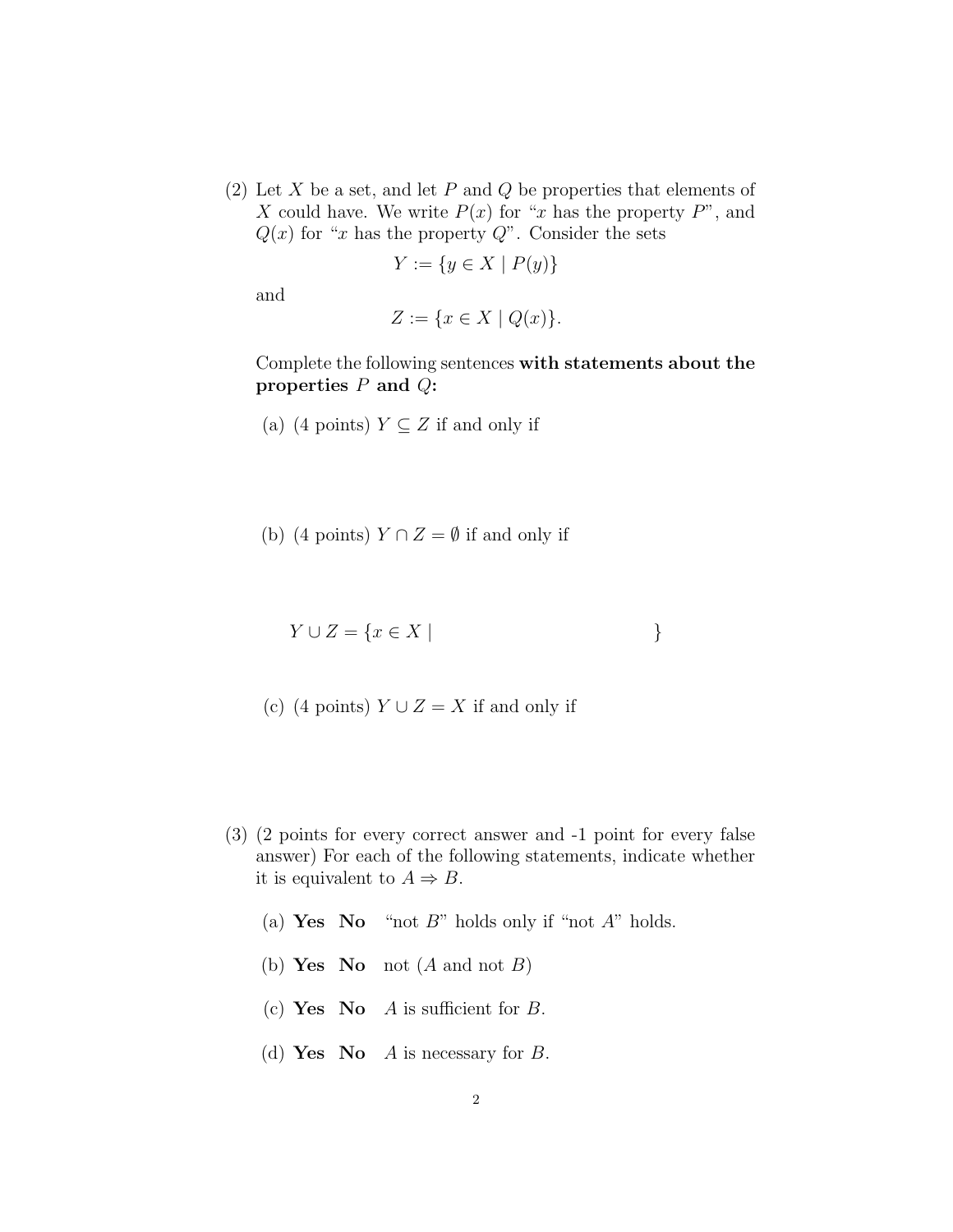(e) Yes No If  $B$  holds then  $A$  holds.

## (4) **Permutations:** Consider the permutation  $f$  with two-line form

$$
\left(\begin{array}{cccccc} 1 & 2 & 3 & 4 & 5 & 6 & 7 \\ 2 & 5 & 7 & 3 & 1 & 4 & 6 \end{array}\right)
$$

- (a)  $(4 \text{ points})$  Write  $f$  in cycle form.
- (b) (3 points) What is the order of  $f$ ?
- (c) (4 points) Compute  $f^{-1}$  in cycle or in two-line form.
- (d) (6 points) Compute  $f^{-1} \circ f^{-1}$  in cycle or in two-line form.

(e) (4 points) What is  $f \circ f \circ f \circ f \circ f \circ f \circ f \circ f \circ f$ ?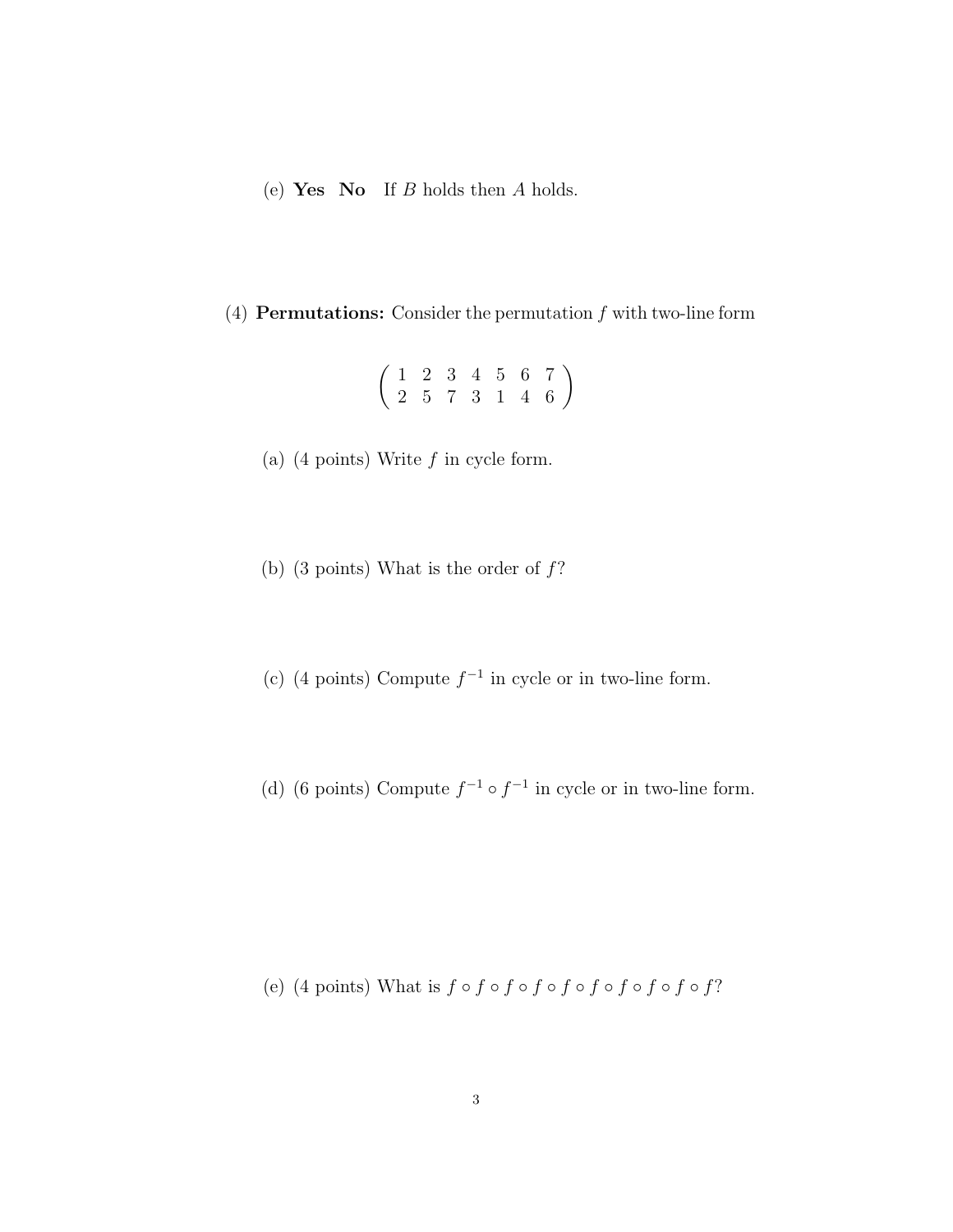## (5) Modular arithmetic:

(a) (3 points) Compute  $7^{1000000}$  modulo 5.

(b) (8 points) What is the multiplicative inverse of [4] in  $\mathbb{Z}/29\mathbb{Z}?$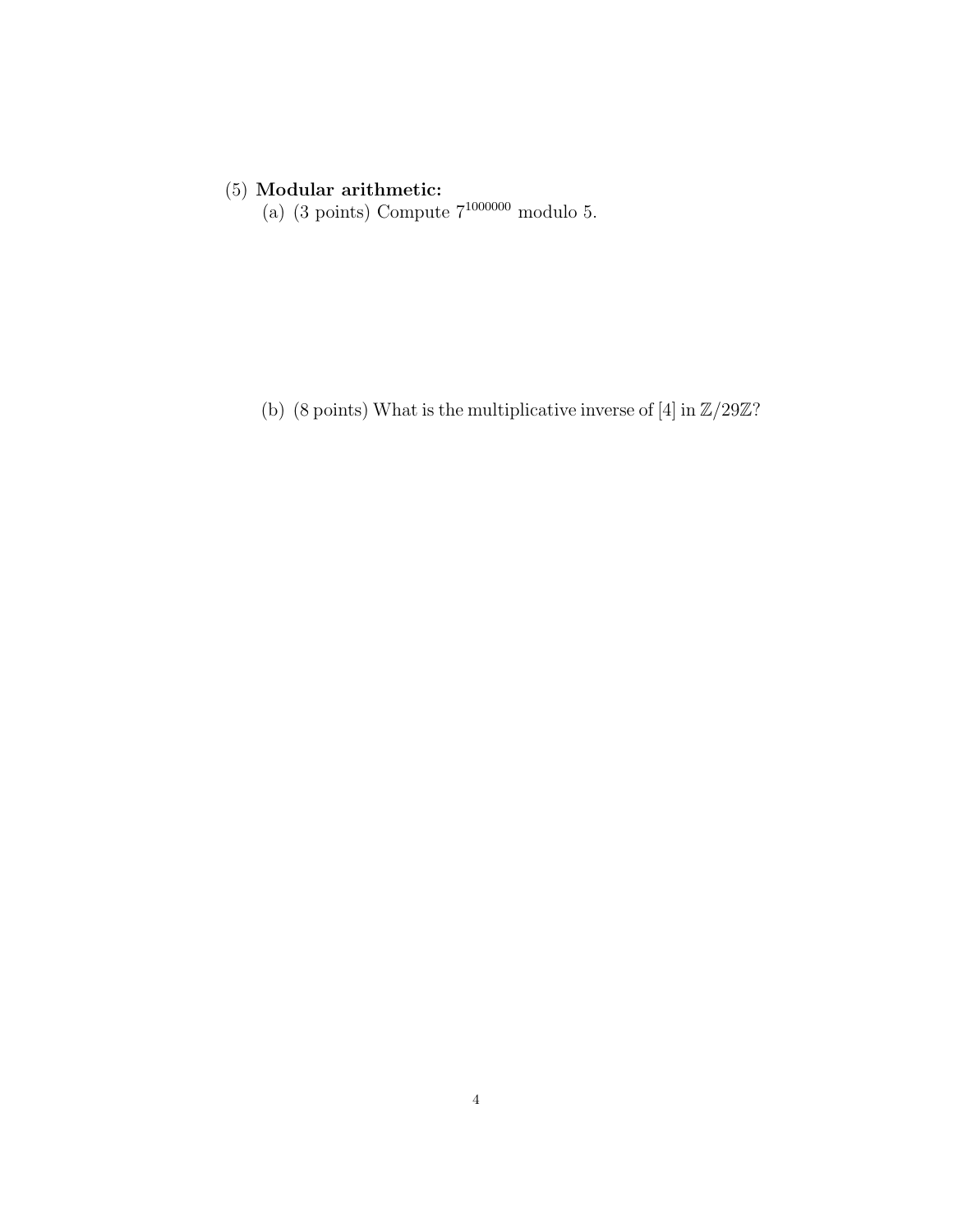(6) (12 points) How would you structure a proof of the following statement about a function  $f: \mathbb{R} \to \mathbb{R}$ ?

For every  $x_0 \in \mathbb{R}$  and every  $\varepsilon > 0$ , there exists a  $\delta > 0$  such that for every  $x \in \mathbb{R}$  the following holds:

$$
|x - x_0| < \delta \Rightarrow |f(x) - f(x_0)| < \varepsilon.
$$

Remark: At some point in this proof you would have to make a clever guess for something. Just write "???" in the place of what the guess would have to be.